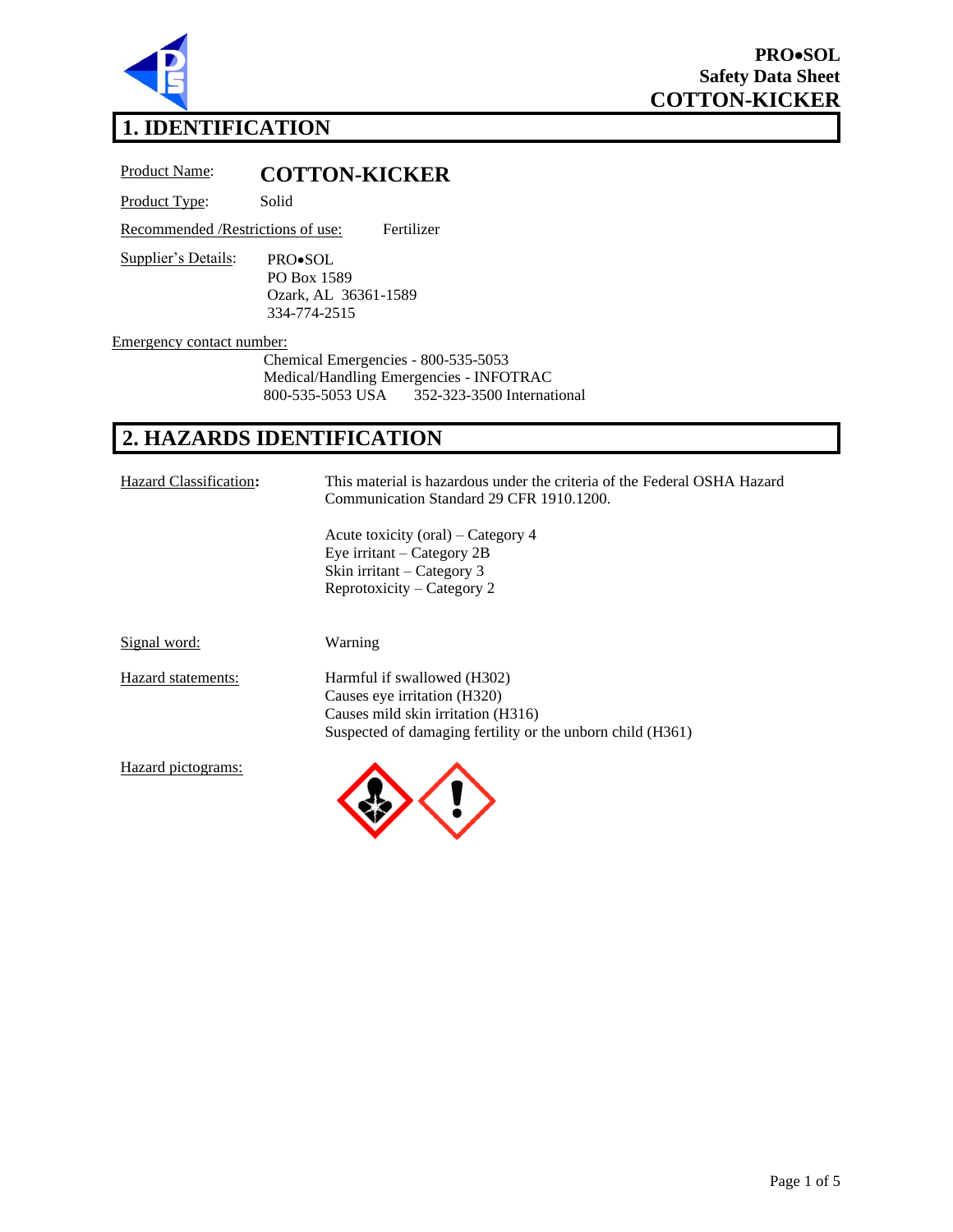

|                                                       | <b>COTTON-KICKE</b>                                                                                                                                                                                         |  |  |
|-------------------------------------------------------|-------------------------------------------------------------------------------------------------------------------------------------------------------------------------------------------------------------|--|--|
| Precautionary statements:                             |                                                                                                                                                                                                             |  |  |
| Prevention                                            | Keep out of reach of children.                                                                                                                                                                              |  |  |
|                                                       | Obtain special instructions before use.                                                                                                                                                                     |  |  |
|                                                       | Do not handle until all safety precautions have been read and understood.                                                                                                                                   |  |  |
|                                                       | Do not breathe dust/ fume/ gas/ mist/ vapours/ spray.                                                                                                                                                       |  |  |
|                                                       | Wash skin thoroughly after handling.                                                                                                                                                                        |  |  |
|                                                       | Do not eat, drink, or smoke when using product.                                                                                                                                                             |  |  |
|                                                       | Wear protective gloves/ protective clothing/ eye protection/ face protection.                                                                                                                               |  |  |
| Response                                              | IF IN EYES: Rinse cautiously with water for several minutes. Remove contact                                                                                                                                 |  |  |
|                                                       | lenses, if present and easy to do. Continue rinsing. If eye irritation persists: Get                                                                                                                        |  |  |
|                                                       | IF exposed or concerned: Get medical advice.                                                                                                                                                                |  |  |
|                                                       |                                                                                                                                                                                                             |  |  |
|                                                       |                                                                                                                                                                                                             |  |  |
|                                                       |                                                                                                                                                                                                             |  |  |
| Storage                                               | Store locked up.                                                                                                                                                                                            |  |  |
|                                                       |                                                                                                                                                                                                             |  |  |
|                                                       |                                                                                                                                                                                                             |  |  |
| Other hazards:                                        | None identified.                                                                                                                                                                                            |  |  |
| Other hazards not contributing to the classification: | Spill area may be slippery.                                                                                                                                                                                 |  |  |
| <u>Unknown components with acute toxicity:</u>        | None.                                                                                                                                                                                                       |  |  |
| Disposal                                              | medical advice.<br>IF SWALLOWED: Call a doctor if you feel unwell. Rinse mouth.<br>If skin irritation occurs: Get medical advice/attention.<br>Dispose of contents/container to an approved waste disposal. |  |  |

# **3. COMPOSITION/INFORMATION ON INGREDIENTS**

This product is a mixture

| Chemical name/component | CAS#       | Concentration |
|-------------------------|------------|---------------|
| Potassium Nitrate       | 7757-79-1  | $>25 - 40\%$  |
| Magnesium Sulfate       | 7487-88-9  | $>25 - 40\%$  |
| Potassium Sulfate       | 7778-80-5  | $>10 - 20$    |
| Sodium Borate           | 12280-03-4 | $>10 - 20$    |
| Citric Acid             | 77-92-9    | $>5 - 10$     |

# **4. FIRST-AID MEASURES**

Description of first aid measures:

| Eye Contact - If in eyes:                                                                                           | Flush with water for 15 minutes. Call a doctor for treatment if irritation persists. |  |
|---------------------------------------------------------------------------------------------------------------------|--------------------------------------------------------------------------------------|--|
| Skin Contact - If on skin:                                                                                          | Wash thoroughly with soap and water. Launder clothing before reuse.                  |  |
| Inhalation - If inhaled:                                                                                            | Remove affected person from source of exposure. Call 911 if breathing is difficult.  |  |
| Ingestion - If ingested:                                                                                            | Do not induce vomiting. Get medical attention. Have the product label with you when  |  |
|                                                                                                                     | calling a doctor or going for treatment.                                             |  |
| Indication of any immediate medical attention and special treatment needed:<br>No additional information available. |                                                                                      |  |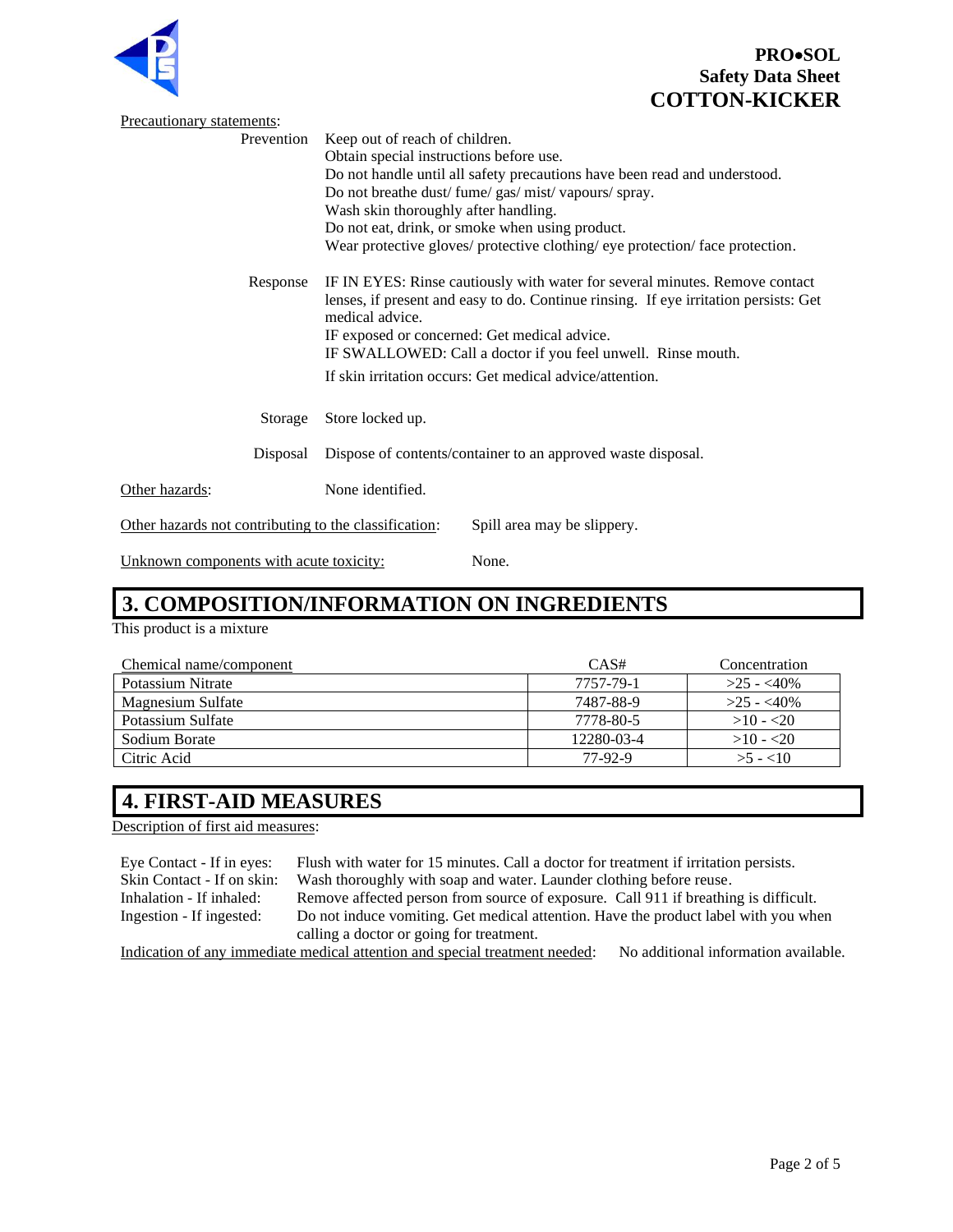

# **5. FIRE-FIGHTING MEASURES**

| Extinguishing media:             |                                                                               |
|----------------------------------|-------------------------------------------------------------------------------|
| Suitable extinguishing media:    | Water fog, foam or spray, dry chemical, carbon dioxide, sand                  |
| Unsuitable extinguishing media:  | None                                                                          |
| Special hazards arising from the | Material is not combustible. Product packaging is not self-ignitable, but may |
| substance or mixture:            | support combustion.                                                           |
|                                  |                                                                               |
| Advice for firefighters:         |                                                                               |
| Firefighting instructions:       | Use extinguishing media appropriate for the surrounding materials.            |
| Protection during                | Wear appropriate protective equipment and self-contained breathing apparatus  |
| firefighting:                    | (SCBA) with a full face-piece operated in positive pressure mode.             |

Other information: Do not allow run-off from fire-fighting to enter drains or water courses.

#### **6. ACCIDENTAL RELEASE MEASURES**

Personal precautions, protective equipment, and emergency procedures:

Use protective equipment to prevent contact with skin and eyes or inhalation of dust. Use site specific emergency procedures if product is released. Prevent entry to sewers and public surface waters per site specific containment procedures.

#### Methods and material for containment and cleaning up:

Use mechanical means. Store material in suitable containers for recycle or disposal. Minimize dust generation.

## **7. HANDLING AND STORAGE**

Precaution for safe handling: Avoid contact with skin and eyes. After handling, wash hands thoroughly with soap and water. Avoid generating and breathing dust. Wash before eating and drinking.

Safe Storage conditions: Store in a dry, cool, and well-ventilated area. Protect from weather.<br>Incompatible materials: Strong alkaline or acid compounds. Strong alkaline or acid compounds.

#### **8. EXPOSURE CONTROL/PERSONAL PROTECTION**

Exposure limits are listed below, if they exist:

| Component                      | Regulation  | Type of listing | Value/Notation                            |
|--------------------------------|-------------|-----------------|-------------------------------------------|
| $Dust - inhalable \ particles$ | ACGIH       | TWA             | $10 \text{ mg/m}^3$                       |
| $Dust$ – respirable particles  | ACGIH       | TWA             | $3 \text{ mg/m}^3$                        |
| Magnesium compounds (dust)     | <b>CGIH</b> | TWA             | $15 \text{ mg/m}$ $3/10 \text{ mg/m}$ $3$ |

| Engineering controls:                                                | Use adequate ventilation to prevent exposure.                                                                                                                                              |
|----------------------------------------------------------------------|--------------------------------------------------------------------------------------------------------------------------------------------------------------------------------------------|
| Personal protective measures:                                        |                                                                                                                                                                                            |
| Hand protection:                                                     | Wear suitable protective gloves to prevent direct exposure.                                                                                                                                |
| Eye protection:                                                      | Safety glasses with side shields or tight fitting goggles.                                                                                                                                 |
| Skin and body protection:                                            | Wear long sleeved clothing or other suitable clothing to prevent skin<br>exposure.                                                                                                         |
| Respiratory protection:                                              | Where dust is generated and appropriate engineering controls cannot<br>maintain acceptable levels, use appropriate respiratory protection equipment<br>to prevent inhalation of materials. |
| Special requirements for PPE,<br>protective clothing or respirators: | No specialty PPE requirements beyond those previously identified.                                                                                                                          |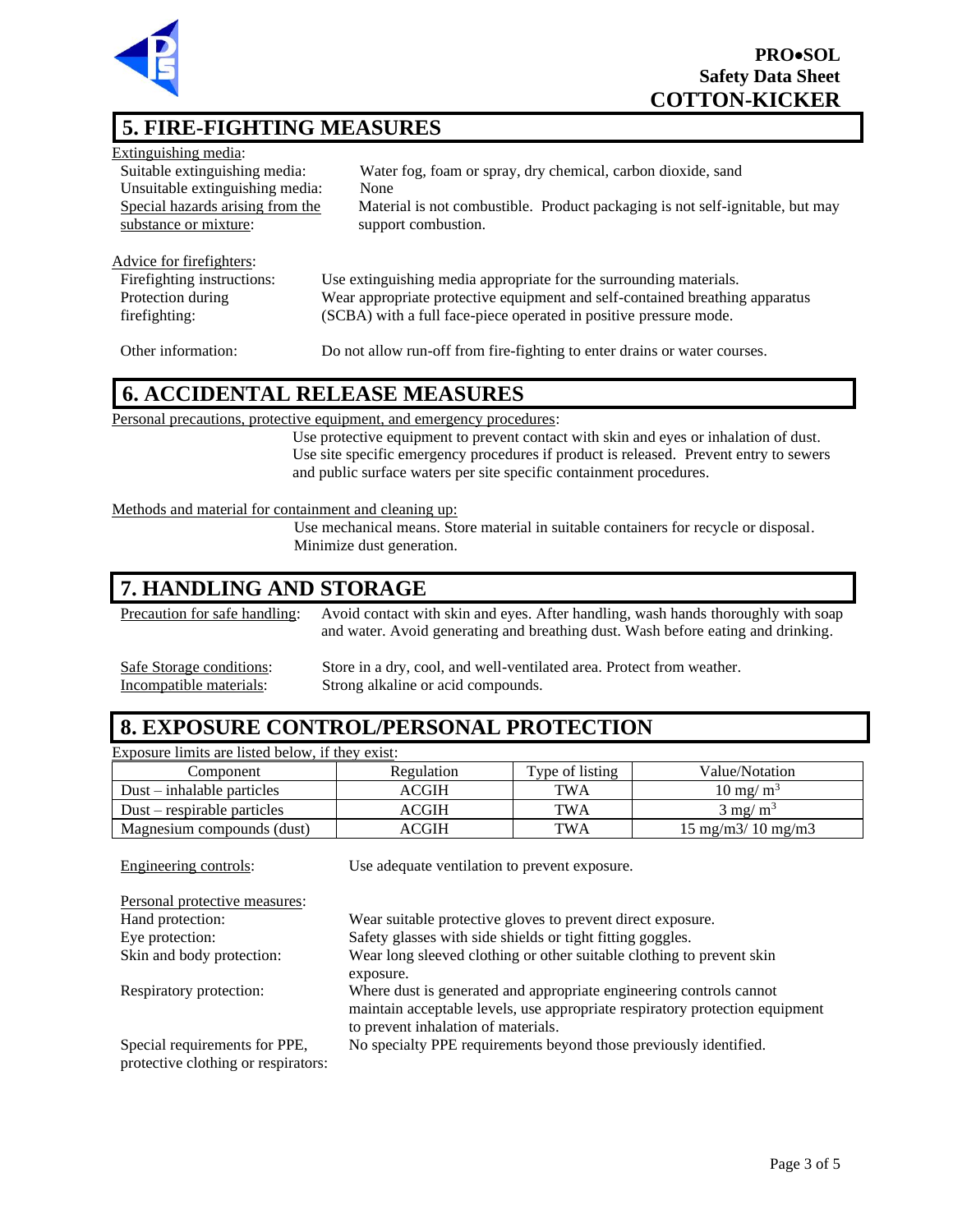

# **9. PHYSICAL AND CHEMICAL PROPERTIES**

| Physical state:               | Solid                       | Vapor pressure:        | <b>NA</b>                |
|-------------------------------|-----------------------------|------------------------|--------------------------|
| Color:                        | White                       | Vapor density:         | <b>NA</b>                |
| Odor:                         | <b>Odorless</b>             | Relative density       | $64$ lbs/ft <sup>3</sup> |
| Odor threshold:               | NA                          | Solubility:            | 100% soluble in water    |
| pH:                           | 2.5-3.0 at 5% concentration | Partition coefficient: | <b>NA</b>                |
| Melting point/freezing point: | <b>NA</b>                   | Auto ignition temp:    | <b>NA</b>                |
| Initial boiling point/range:  | <b>NA</b>                   | Decomposition temp:    | <b>NA</b>                |
| Flashpoint:                   | <b>NA</b>                   | Viscosity:             | <b>NA</b>                |
| Evaporation rate:             | <b>NA</b>                   |                        |                          |
| Flammability (solid gas):     | <b>NA</b>                   |                        |                          |
| Upper/lower flammability or   | <b>NA</b>                   |                        |                          |
| explosive limits:             |                             |                        |                          |

Other information: No additional information.

# **10. STABILITY AND REACTIVITY**

Reactivity: This product is stable under normal conditions of use, storage and transport.

Chemical stability: This product is stable at ambient temperatures and atmospheric pressures.

Other:

Hazardous reactions: None determined.

Conditions to avoid: Avoid high temperatures. Prevent contact with moisture or incompatible materials. Incompatible materials: Strong alkaline or acid compounds. Hazardous decomposition products: Metal and sulfur fumes when excessive heat is applied.

# **11. TOXICOLOGICAL INFORMATION**

| Likely routes of exposure:                                                     | Inhalation, Ingestion, Skin contact, Eye contact                                                  |                |
|--------------------------------------------------------------------------------|---------------------------------------------------------------------------------------------------|----------------|
| Symptoms/injuries after inhalation:                                            | High concentrations of dust may irritate the throat and<br>respiratory system and cause coughing. |                |
| Symptoms/injuries after Ingestion:                                             | Harmful if swallowed.                                                                             |                |
| Symptoms/injuries after skin contact:                                          | Causes mild skin irritation                                                                       |                |
| Symptoms/injuries after eye contact:                                           | Causes eye irritation.                                                                            |                |
| Acute toxicity:                                                                | Mixture based on components' toxicity.                                                            |                |
| Reproductive toxicity:<br>Suspected of damaging fertility or the unborn child. |                                                                                                   |                |
| Specific Target Organ Toxicity-S E:                                            | No relevant data found.                                                                           |                |
| Specific Target Organ Toxicity-R E:                                            | No relevant data found.                                                                           |                |
| Carcinogenicity:                                                               | Not classified                                                                                    |                |
| NTP (National Toxicology Program):                                             |                                                                                                   | Not classified |
| IARC (International Agency for Research on Cancer):                            |                                                                                                   | Not classified |
| ACGIH (American Conference of Governmental Industrial Hygienists):             |                                                                                                   | Not classified |

# **12. ECOLOGICAL INFORMATION**

| Toxicity:                      | No testing data available.                                 |
|--------------------------------|------------------------------------------------------------|
| Persistence and degradability: | No data is available on the degradability of this product. |
| Bioaccumulative potential:     | No data is available.                                      |
| Mobility in soil:              | No data is available.                                      |
| Other adverse effects:         | No further relevant information available.                 |